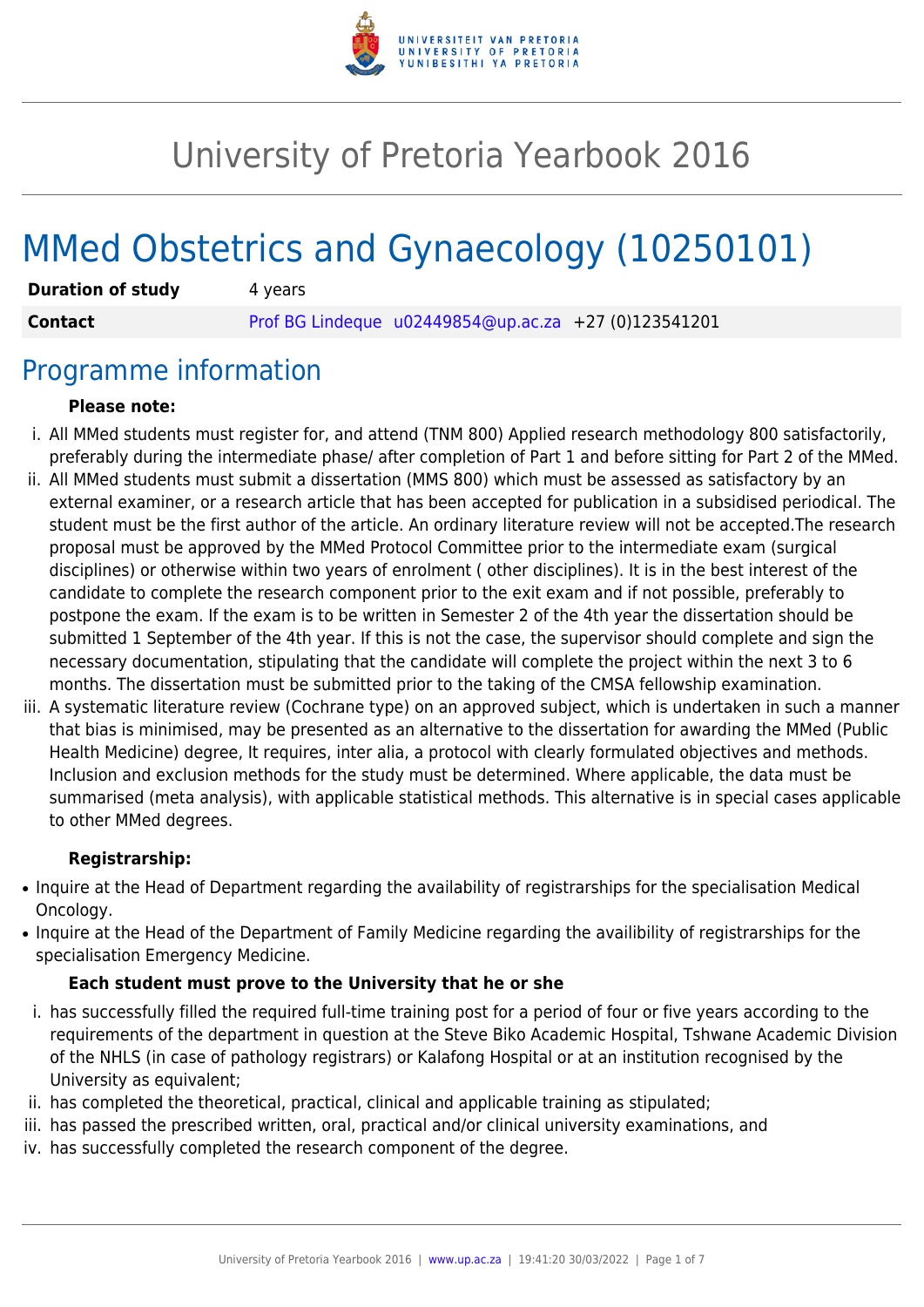

# Admission requirements

A prospective student for the MMed degree programme must be in possession of the MBChB degree of this University or a qualification deemed by the University to be equivalent to the MBChB degree for at least two years. In addition such a student must be registered as a physician with the Health Professions Council of South Africa for at least one year.

## Other programme-specific information

In addition to the prerequisite subjects mentioned, also (OEG 801). Additional examination: Basic sciences 801 (examination on aspects from the basic sciences, as applicable to Obstetrics and Gynaecology).

**"Major subject"** refers to the recognised field of study in Medicine in which the student specialises. The study of the major subject extends over four or five years, as prescribed by the department in question.

# Examinations and pass requirements

- i. The sequence of the examinations in the prerequisite subjects will be determined by the head of the department under which the major subject falls.
- ii. The nature, duration and time of the examinations in the prerequisite subjects are determined in cooperation with the heads of the departments under which the prerequisite subjects fall – with the proviso that, except in cases where stipulated otherwise, the examinations in the prerequisite subjects may be held at any time prior to or concurrently with the major subject. The examinations in the major subjects are held as follows:
- iii. In the case of four-year programmes: not before the end of the third year.
- iv. In the case of five-year programmes: not before the end of the fourth year.
- v. A minimum final mark of 50% is required by all departments to pass in a subject and in the clinical section of the examination, a subminimum of 50%. General Regulations apply.
- vi. A student is not admitted to the examination in a prerequisite subject (second examinations excluded) more than twice, nor is he or she admitted to the examination in the major subject more than twice.

**Note**: Certificates of satisfactory preparation and progress are required in respect of the fourth year of four-year programmes in which an examination is held at the end of the third year.

#### **Second examinations**

Second examinations for MMed students will only be held after at least six months have elapsed since the conclusion of the examination in which the student had failed.

#### **Rules governing the writing of the examinations of the College of Medicine of South Africa [CMSA]**

- i. Only candidates who have met all requirements for the MMed degree except for the major subject (final examination), i.e. passed all prerequisite subjects (the latter to be interchangeable; can be passed either at the University or as primary and intermediary examinations at the College of Medicine of South Africa [CMSA], completed all practical, clinical and applicable training of four or five years as prescribed by the relevant academic department (continuous evaluation of the candidate, in an approved registrar post, by the Head of department of the candidate); and completed the required research component for the degree in accordance with the Faculty Yearbook regulations, i.e. Applied research methodology 800 (TNM 800) and the dissertation (MMS 800) or an article (not an ordinary literature review) that has been accepted for publication in a subsidised periodical, will be allowed to write the college examination (exit examination), after which they will obtain both the CMSA fellowship and the MMed as specialist qualifications.
- ii. The rules have been effective as from 1 January 2011. As a transitional measure, cases will be considered on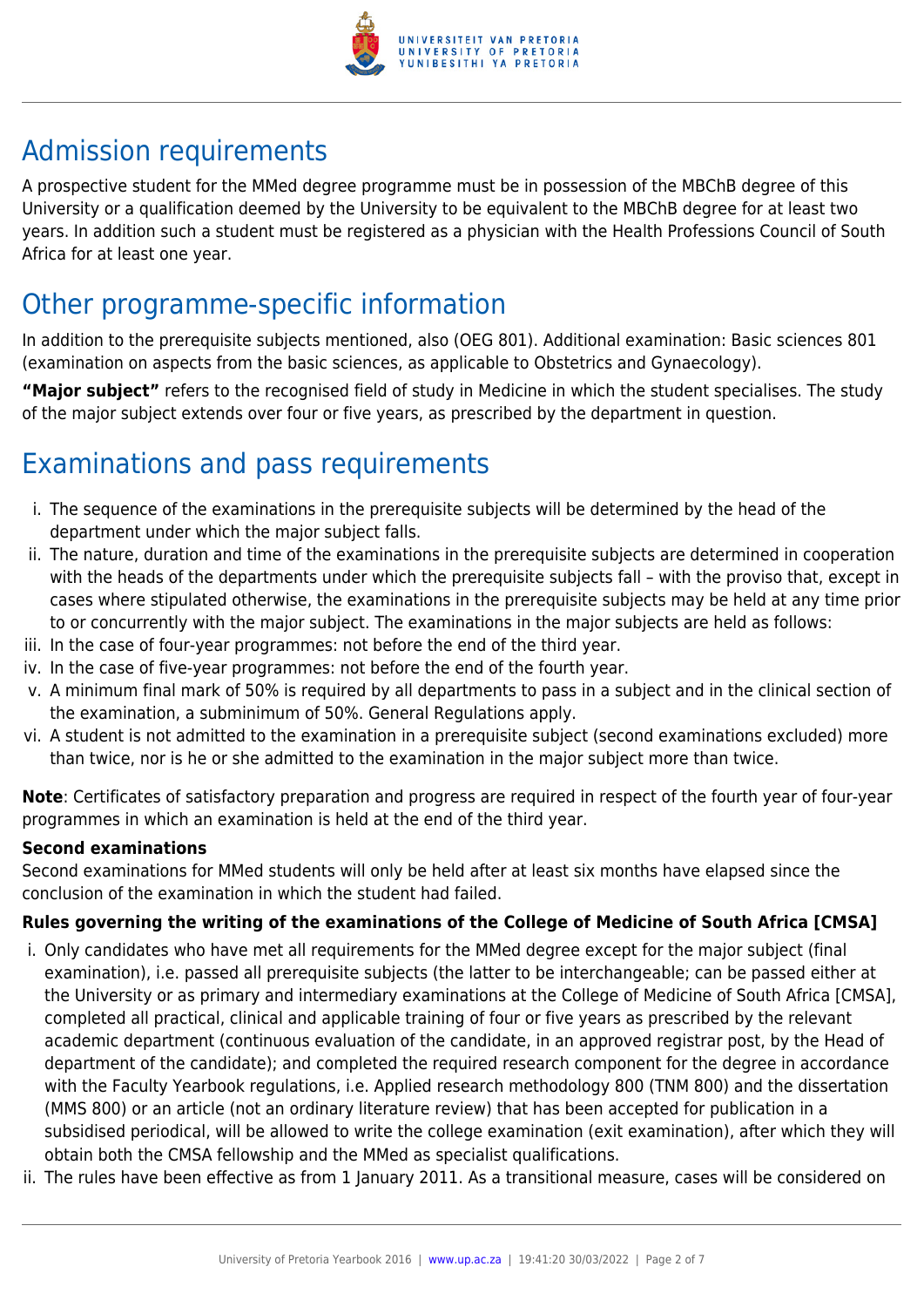

an individual basis where necessary.

### Exemption

#### **Exemption**

- i. The Faculty Board may grant partial exemption from the training and work mentioned under par. (b) and (c)(i) and (ii) above on the grounds of comparable training and experience completed in another post or at another recognised institution – with the proviso that exemption from a maximum period of 18 months may be granted with regard to four-year and five-year programmes.
- ii. Exemption from a maximum of three years may be granted by the Department of Medical Oncology for the MMed in Medical Oncology [MMed(MedOnc)] on the grounds of the MMed(Int) or MMed(Paed) degree of this University, or experience recognised by the University as equivalent.
- iii. Specific prerequisite subjects must be passed within 24 months after commencement of the programme.
- iv. Exemption from a maximum of two years' clinical training may be granted in the Department of Forensic Medicine in respect of the MMed(Path) degree with specialisation Forensic Pathology, to a candidate already in possession of an MMed degree (or a degree deemed equivalent by the University) with specialisation in Anatomical Pathology.

### Pass with distinction

The degree is conferred at the end of the prescribed training period (i.e. three, four or five years, respectively). The degree is conferred with distinction on a student who has obtained a final mark of at least 75% in his or her major subject.

## General information

#### **Registrars**

Departments expect registrars to participate increasingly in the examining and treatment of patients in the hospital, both in-patients and out-patients, as well as performing and interpreting tests in the laboratory (where applicable); initially under supervision and later increasingly at their own responsibility. Lectures/symposia with closely related departments are organised, as well as discussions of literature, etc.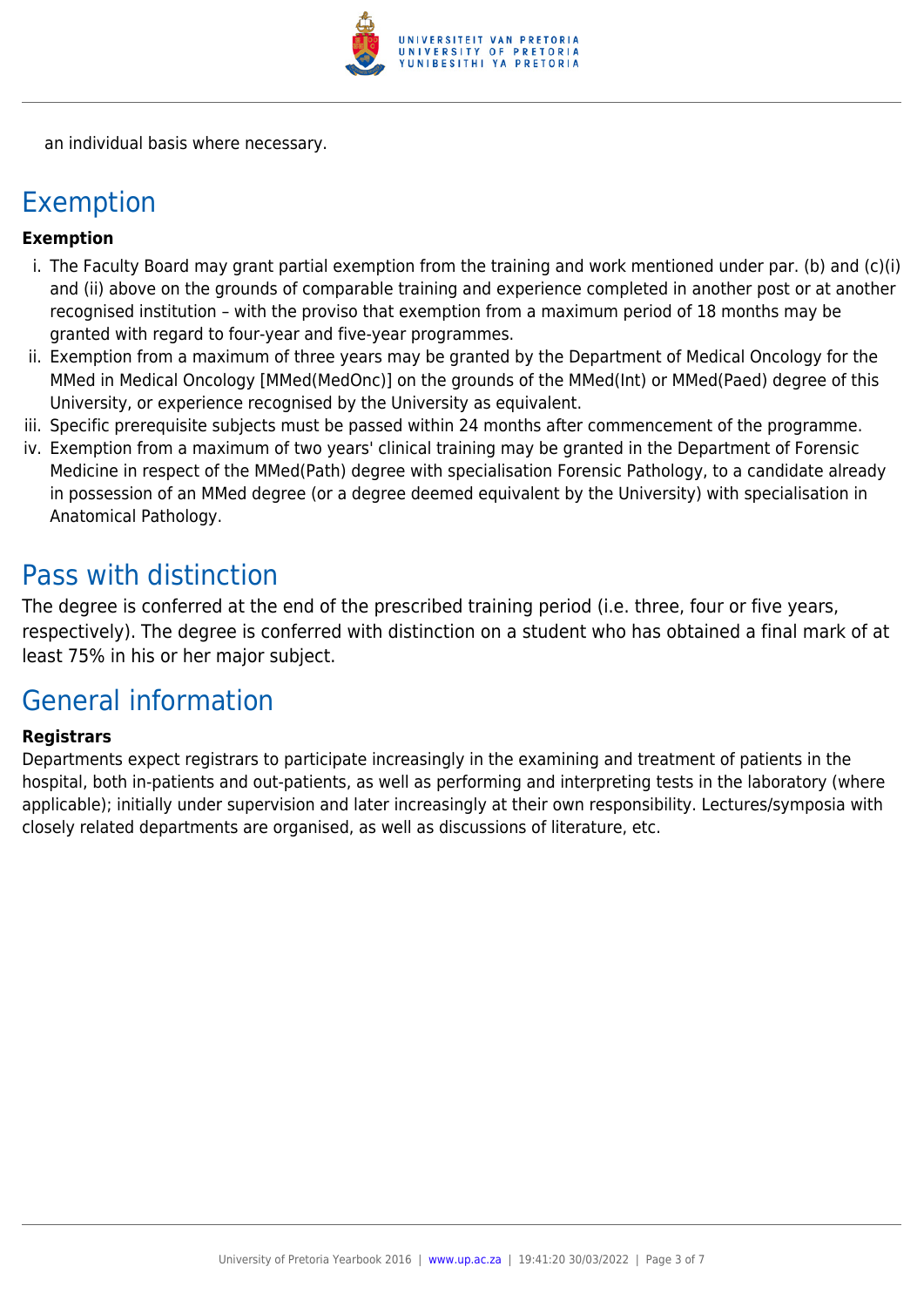

# Curriculum: Year 1

**Minimum credits: 161**

#### **Core modules**

#### **Anatomy 803 (ANA 803)**

| <b>Module credits</b>         | 36.00                                           |
|-------------------------------|-------------------------------------------------|
| <b>Prerequisites</b>          | No prerequisites.                               |
| <b>Contact time</b>           | 1 lecture per week, 1 discussion class per week |
| Language of tuition           | Double Medium                                   |
| <b>Academic organisation</b>  | Anatomy                                         |
| <b>Period of presentation</b> | Year                                            |
|                               |                                                 |

#### **Anatomical pathology 803 (ANP 803)**

| <b>Module credits</b>         | 36.00                                                         |
|-------------------------------|---------------------------------------------------------------|
| <b>Prerequisites</b>          | No prerequisites.                                             |
| <b>Contact time</b>           | 1 discussion class per week, 1 other contact session per week |
| <b>Language of tuition</b>    | Both Afr and Eng                                              |
| <b>Academic organisation</b>  | Anatomical Pathology                                          |
| <b>Period of presentation</b> | Year                                                          |

#### **Physiology 801 (FSG 801)**

| <b>Module credits</b>         | 36.00             |
|-------------------------------|-------------------|
| <b>Prerequisites</b>          | No prerequisites. |
| Language of tuition           | Double Medium     |
| <b>Academic organisation</b>  | Physiology        |
| <b>Period of presentation</b> | Year              |

#### **Obstetrics and gynaecology 801 (OEG 801)**

| <b>Module credits</b>         | 36.00                      |
|-------------------------------|----------------------------|
| <b>Prerequisites</b>          | ANP 803                    |
| Language of tuition           | Both Afr and Eng           |
| <b>Academic organisation</b>  | Obstetrics and Gynaecology |
| <b>Period of presentation</b> | Year                       |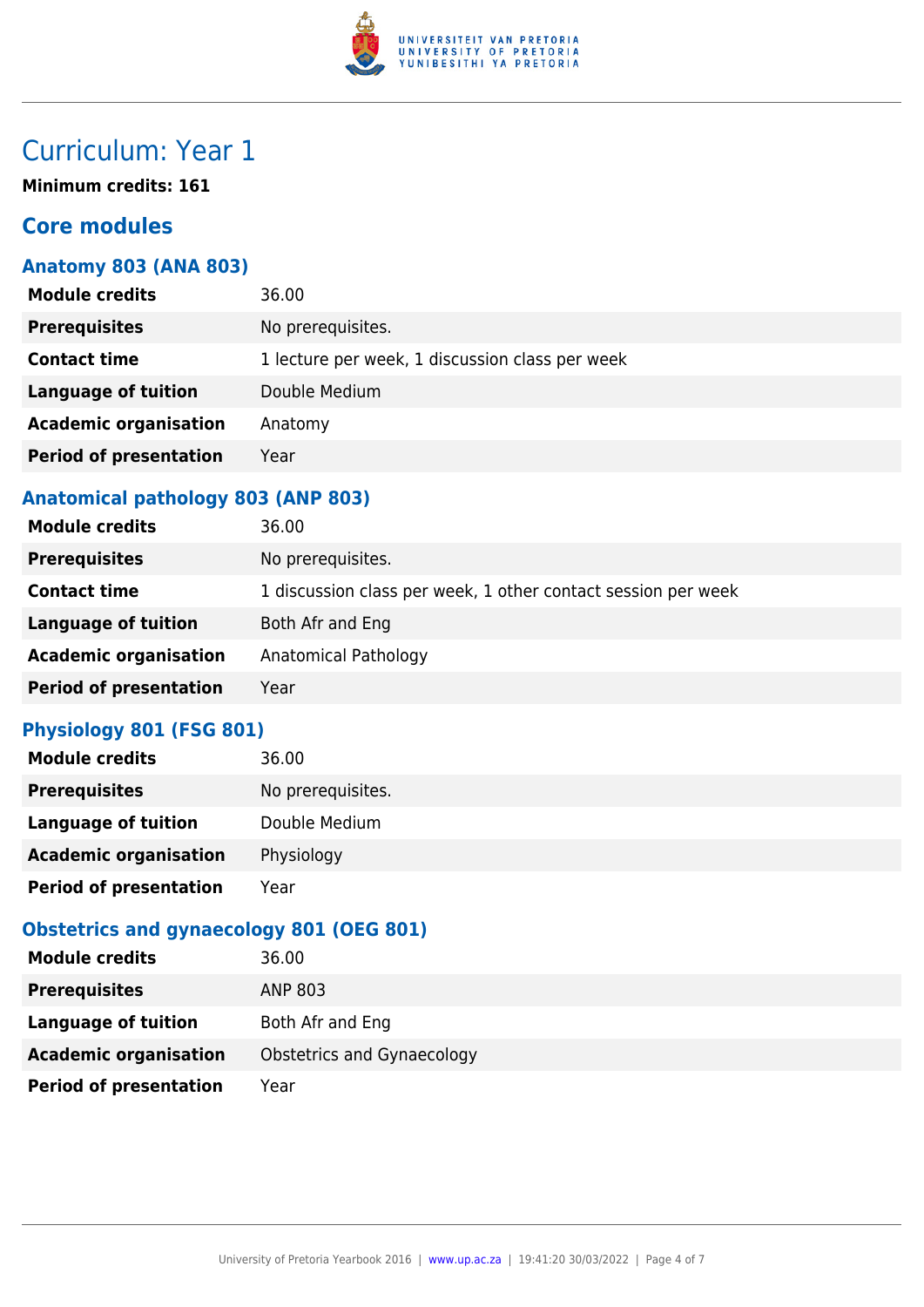

# Curriculum: Year 2

**Minimum credits: 300**

#### **Core modules**

#### **Anatomy 803 (ANA 803)**

| <b>Module credits</b>         | 36.00                                           |
|-------------------------------|-------------------------------------------------|
| <b>Prerequisites</b>          | No prerequisites.                               |
| <b>Contact time</b>           | 1 lecture per week, 1 discussion class per week |
| Language of tuition           | Double Medium                                   |
| <b>Academic organisation</b>  | Anatomy                                         |
| <b>Period of presentation</b> | Year                                            |
|                               |                                                 |

#### **Anatomical pathology 803 (ANP 803)**

| <b>Module credits</b>         | 36.00                                                         |
|-------------------------------|---------------------------------------------------------------|
| <b>Prerequisites</b>          | No prerequisites.                                             |
| <b>Contact time</b>           | 1 discussion class per week, 1 other contact session per week |
| <b>Language of tuition</b>    | Both Afr and Eng                                              |
| <b>Academic organisation</b>  | Anatomical Pathology                                          |
| <b>Period of presentation</b> | Year                                                          |

#### **Physiology 801 (FSG 801)**

| <b>Module credits</b>         | 36.00             |
|-------------------------------|-------------------|
| <b>Prerequisites</b>          | No prerequisites. |
| Language of tuition           | Double Medium     |
| <b>Academic organisation</b>  | Physiology        |
| <b>Period of presentation</b> | Year              |

#### **Obstetrics and gynaecology 801 (OEG 801)**

| <b>Module credits</b>         | 36.00                      |
|-------------------------------|----------------------------|
| <b>Prerequisites</b>          | ANP 803                    |
| Language of tuition           | Both Afr and Eng           |
| <b>Academic organisation</b>  | Obstetrics and Gynaecology |
| <b>Period of presentation</b> | Year                       |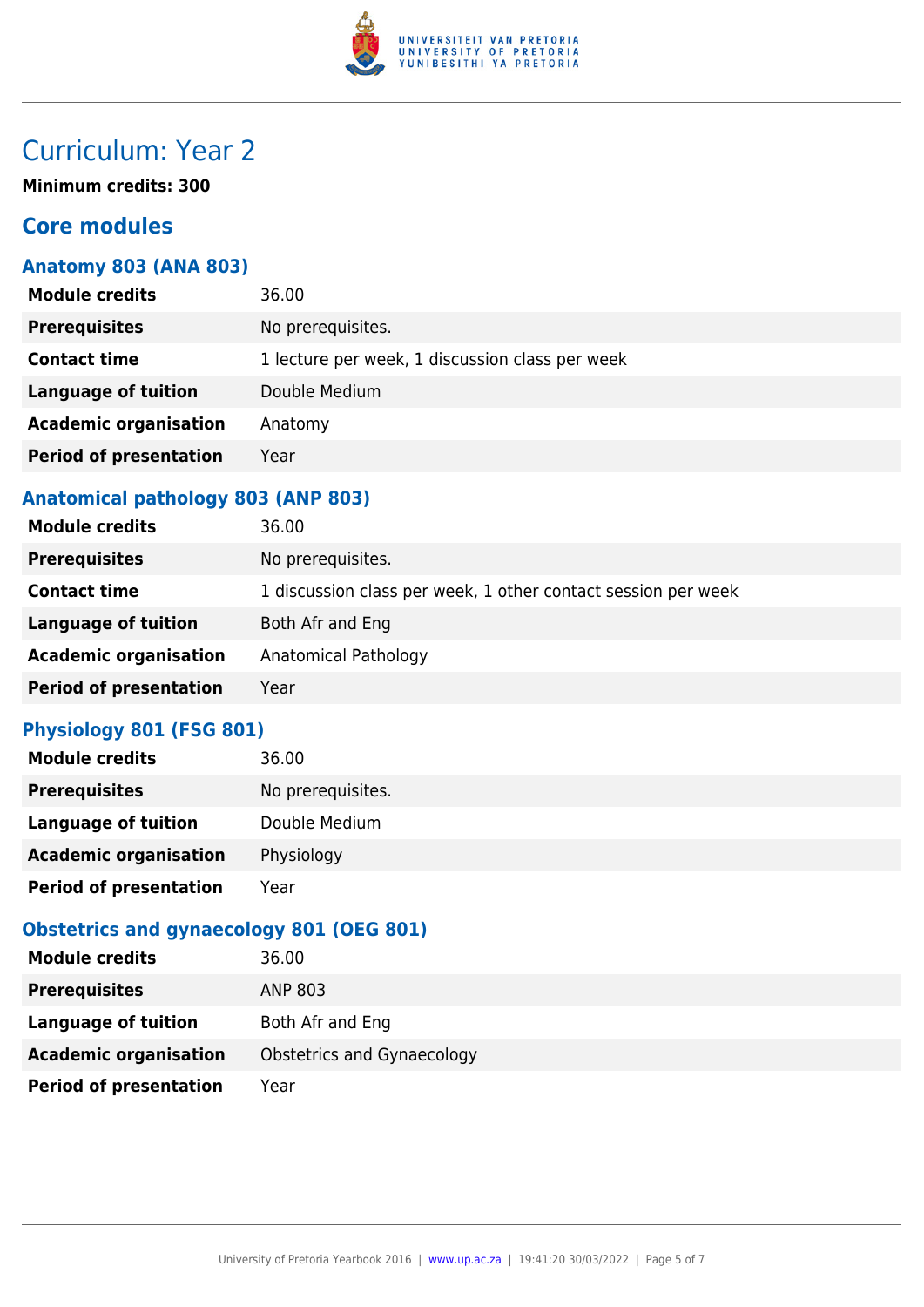

# Curriculum: Year 3

**Minimum credits: 161**

#### **Core modules**

#### **MMed: Essay 800 (MMS 800)**

| <b>Module credits</b>         | 12.00                                |
|-------------------------------|--------------------------------------|
| <b>Prerequisites</b>          | No prerequisites.                    |
| <b>Language of tuition</b>    | Both Afr and Eng                     |
| <b>Academic organisation</b>  | <b>Health Sciences Dean's Office</b> |
| <b>Period of presentation</b> | Semester 1                           |

#### **Applied research methodology 800 (TNM 800)**

| <b>Module credits</b>         | 5.00                           |
|-------------------------------|--------------------------------|
| <b>Prerequisites</b>          | <b>BOS 870</b>                 |
| <b>Language of tuition</b>    | English                        |
| <b>Academic organisation</b>  | School of Health Syst & Public |
| <b>Period of presentation</b> | Year                           |
| <b>Module content</b>         |                                |
| *Attendance module only       |                                |